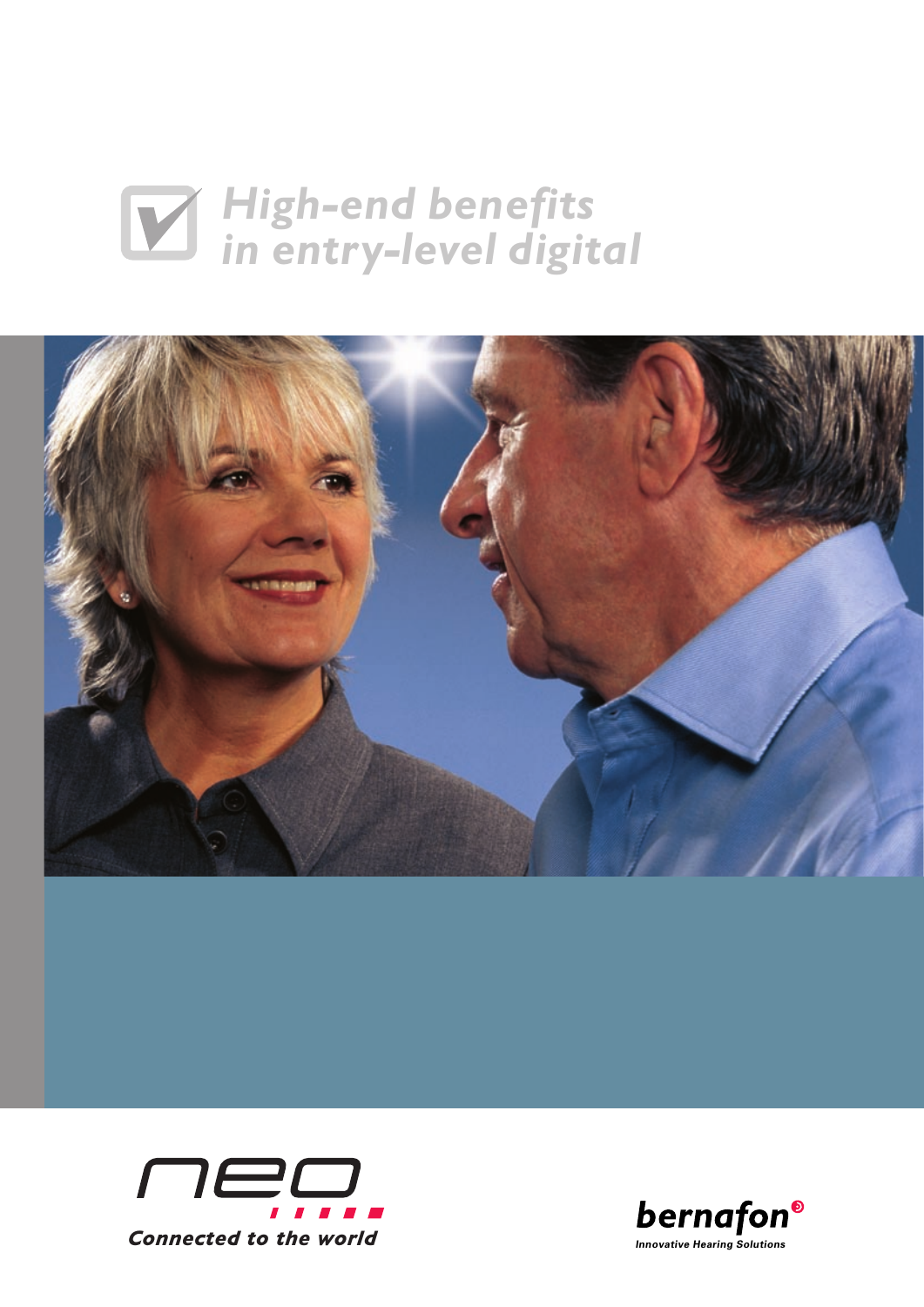## *Experience a world of high-end benefits with Neo*



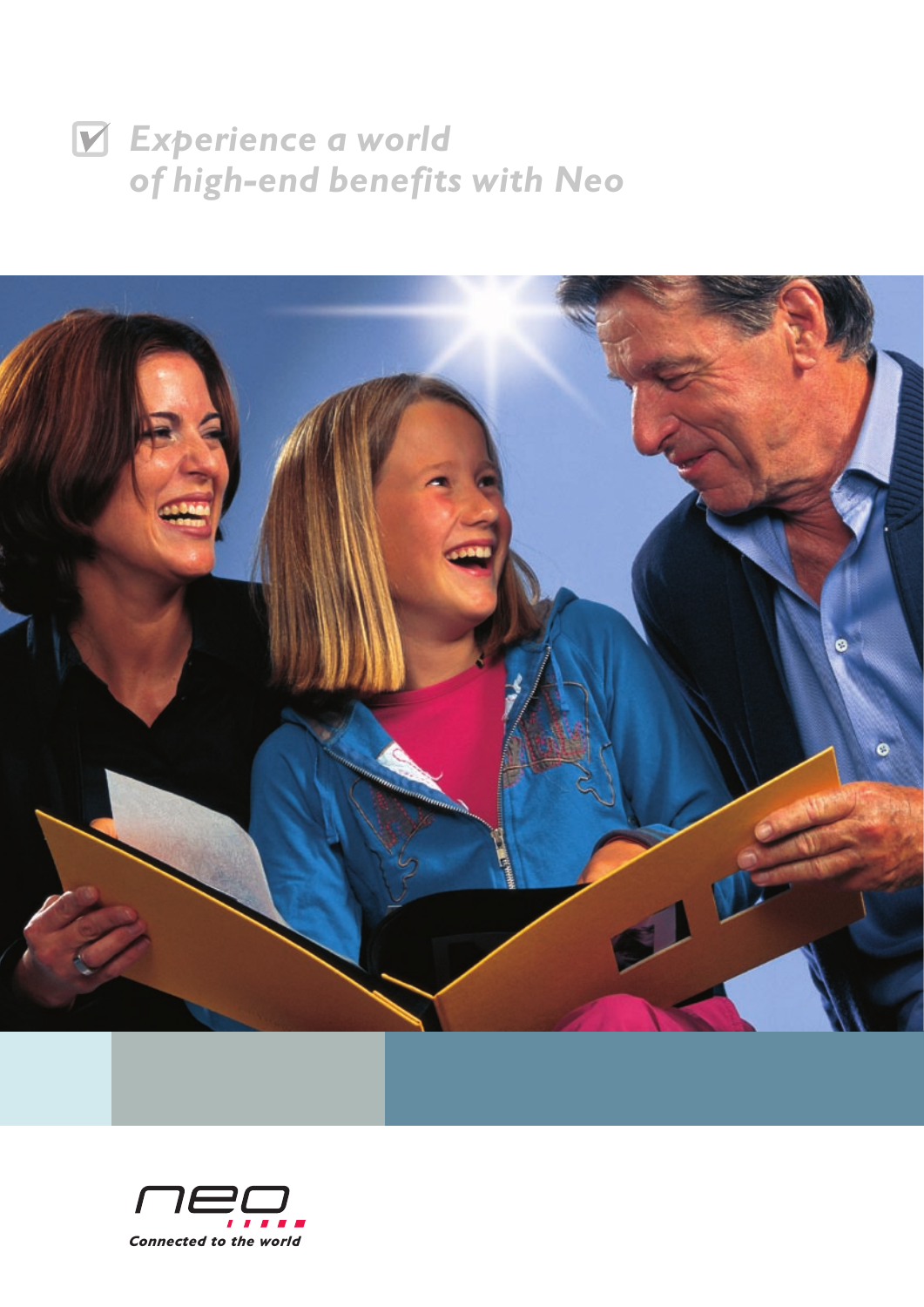#### *What features do you need to solve your client's problems?*

Until now, it was always necessary to use high-end digital hearing instruments to get the features that you want for your clients.

#### **Neo, Connected to the world**

Renew the connection between your client and their world.

- **Open fitting with large vents**
- **Adaptive feedback cancellation**
- **Noise reduction**
- **Directional microphones**
- **Multiple programs**
- **Multiple channels**
- **Expansion**
- **Automatic telecoil**
- **Telecoil boost**
- **Push button control**
- **FM compatibility**
- **Reliable and accurate software**



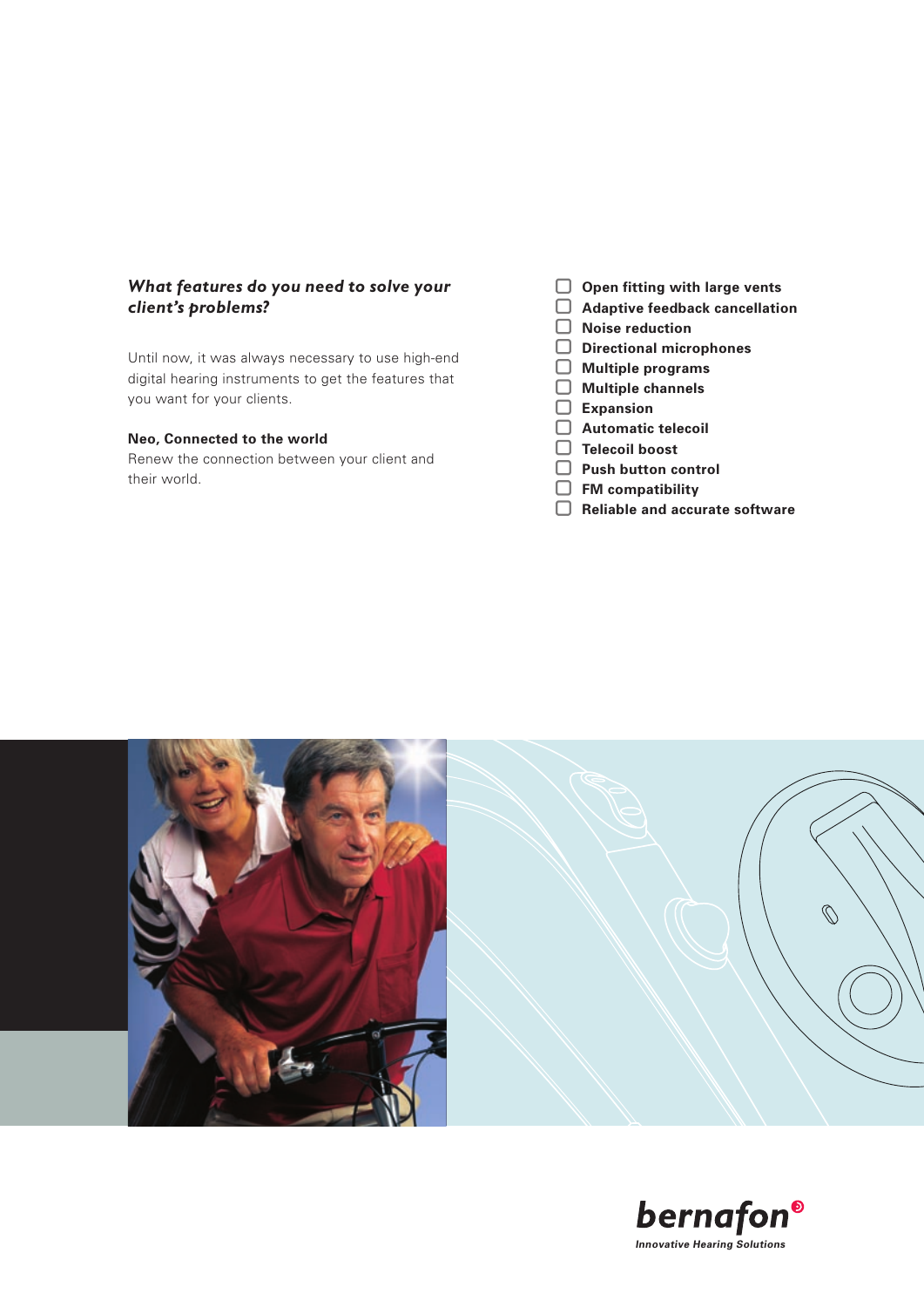## *High-end features*



#### *High-end features are now accessible to everybody.*

Neo has all of the essential elements to bring satisfaction to your client. Features that you once could only have in high-end hearing instruments are now available in the entry-level category.

#### *Neo has:*

- **OpenFit™**
- **Adaptive Feedback Cancellation**
- **Adaptive Noise Reduction in 8 frequency bands**
- **Directional microphones with active microphone matching**
- **Multiple listening programs for different environments**
- **5 channels for maximum flexibility**
- **Soft Noise Management™**
- **Beep indicators for important functions**
- **Automatic telecoil**
- **Telecoil boost**
- **Push button control of hearing instrument functions**
- **Volume Control**
- **FM compatibility**



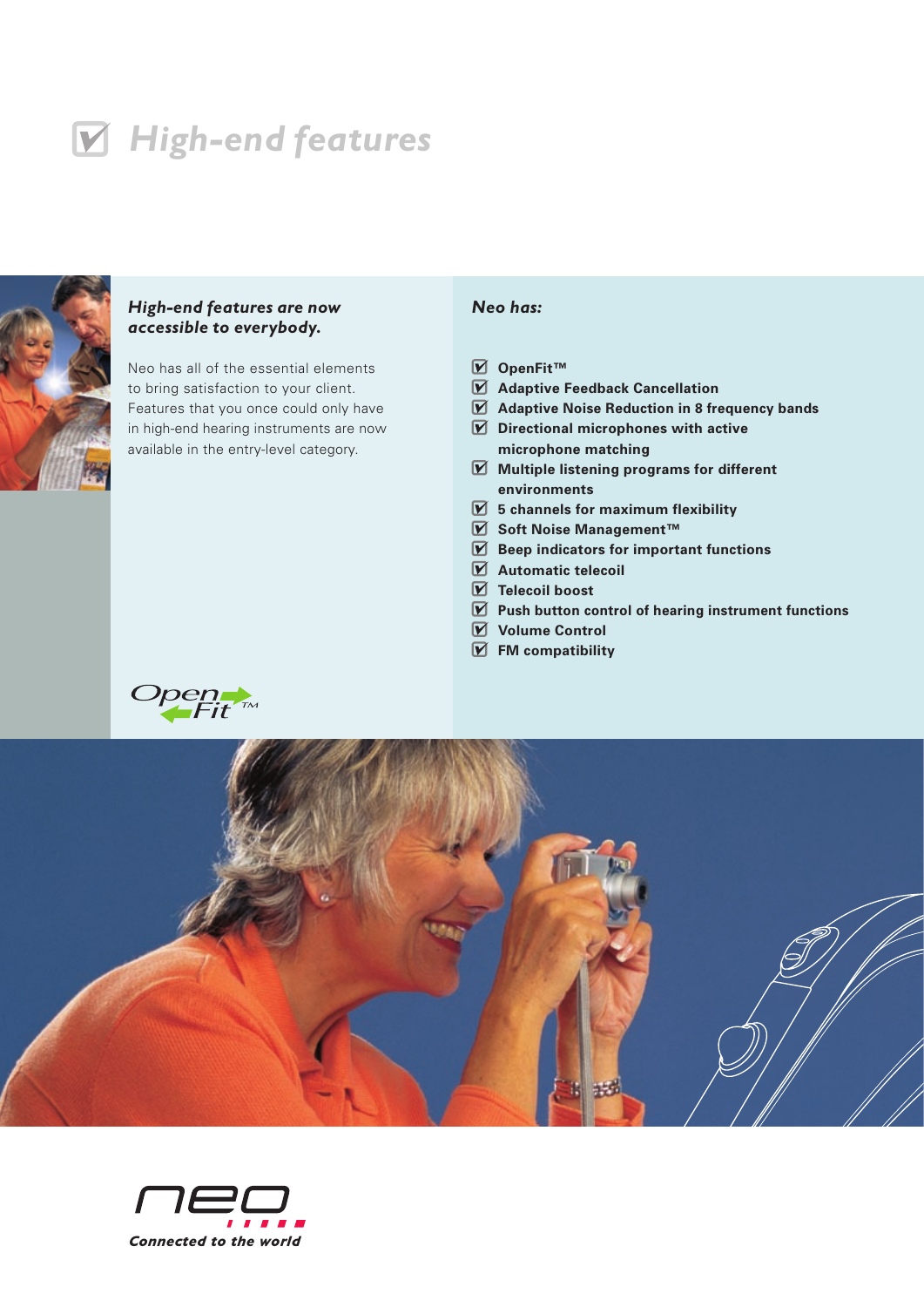

#### *Open up a new world of fitting possibilities with the perfect combination of Neo and OASIS plus.*

The high performance fitting software platform to ensure a perfect fit every time.



#### *Intelligent software makes your job easier.*

- **First fit in as few as 3 mouse clicks**
- **5 channel fitting accuracy with 5 MPO controls**
- **Fine-tuning controls at your fingertips**
- **TriQualizer™ for precise adjustment**
- **3-D view of hearing instrument response**
- **Interactive fine-tuning to support the dialogue with your client**
- **COSI for counselling and ensuring that your client's goals are met**
- **NOAH link compatibility**
- **Industry standard programming cables and FlexConnect**
- **Unified fitting flow with all Bernafon digital hearing instruments**

*Neo and OASIS plus, the perfect combination of advanced hearing instruments and high performance fitting software*

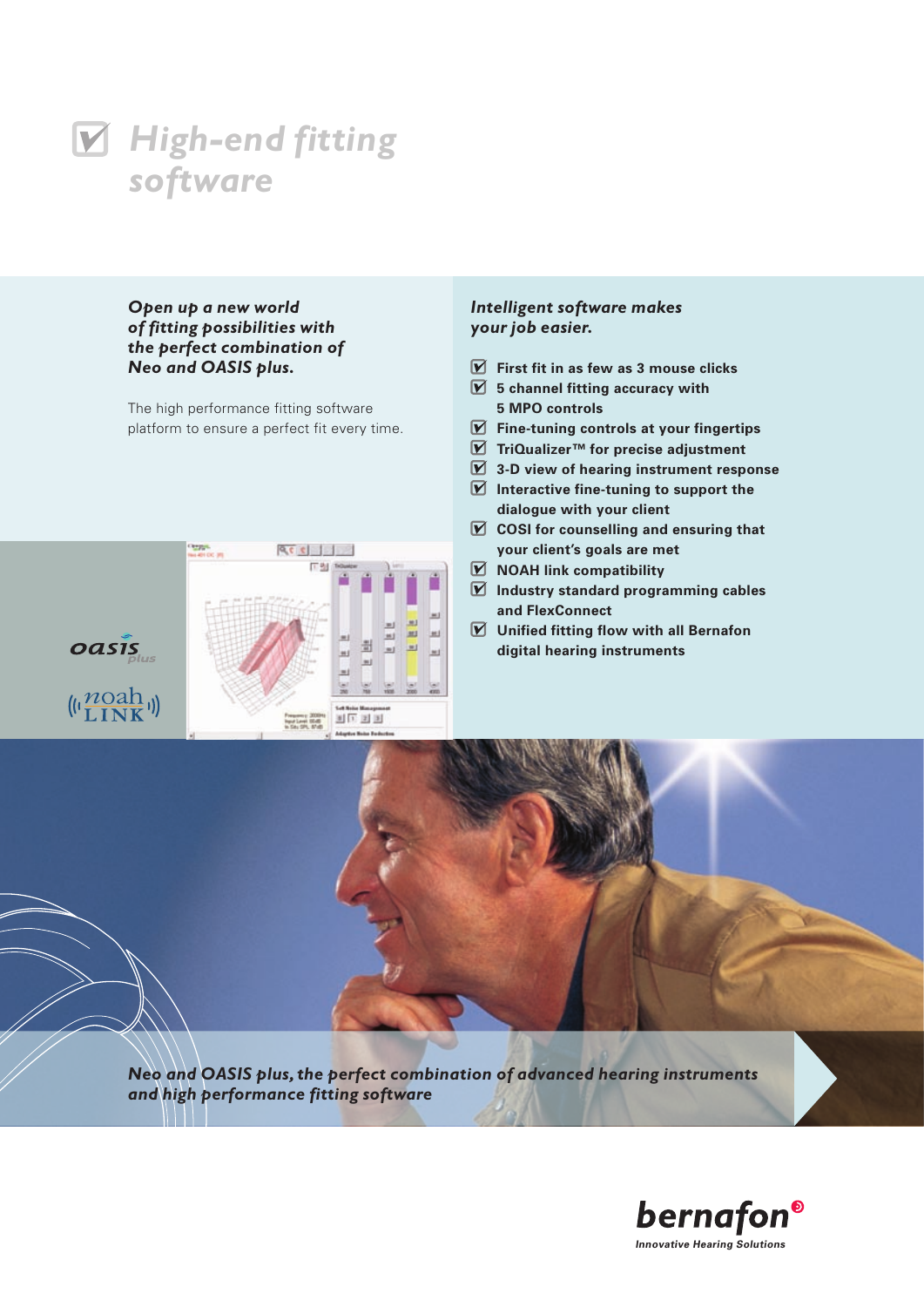

*Improved hearing in noisy situations*

#### $\blacksquare$  Directional microphones with active microphone matching, proven technology to enhance the perception of speech in noise

**M** Adaptive Noise Reduction in 8 frequency bands to improve listening comfort and reduce fatigue

**M** Compatibility with ear level FM equipment such as LEXIS

*Optimal hearing for any environment*

 $\blacksquare$  Multiple listening programs that can be easily customized for any need

■ Soft Noise Management™ to reduce the intrusiveness of every day environmental sounds  $\blacksquare$  NAL NL1 fitting rationale, adjusted to your client with the Client Experience Level



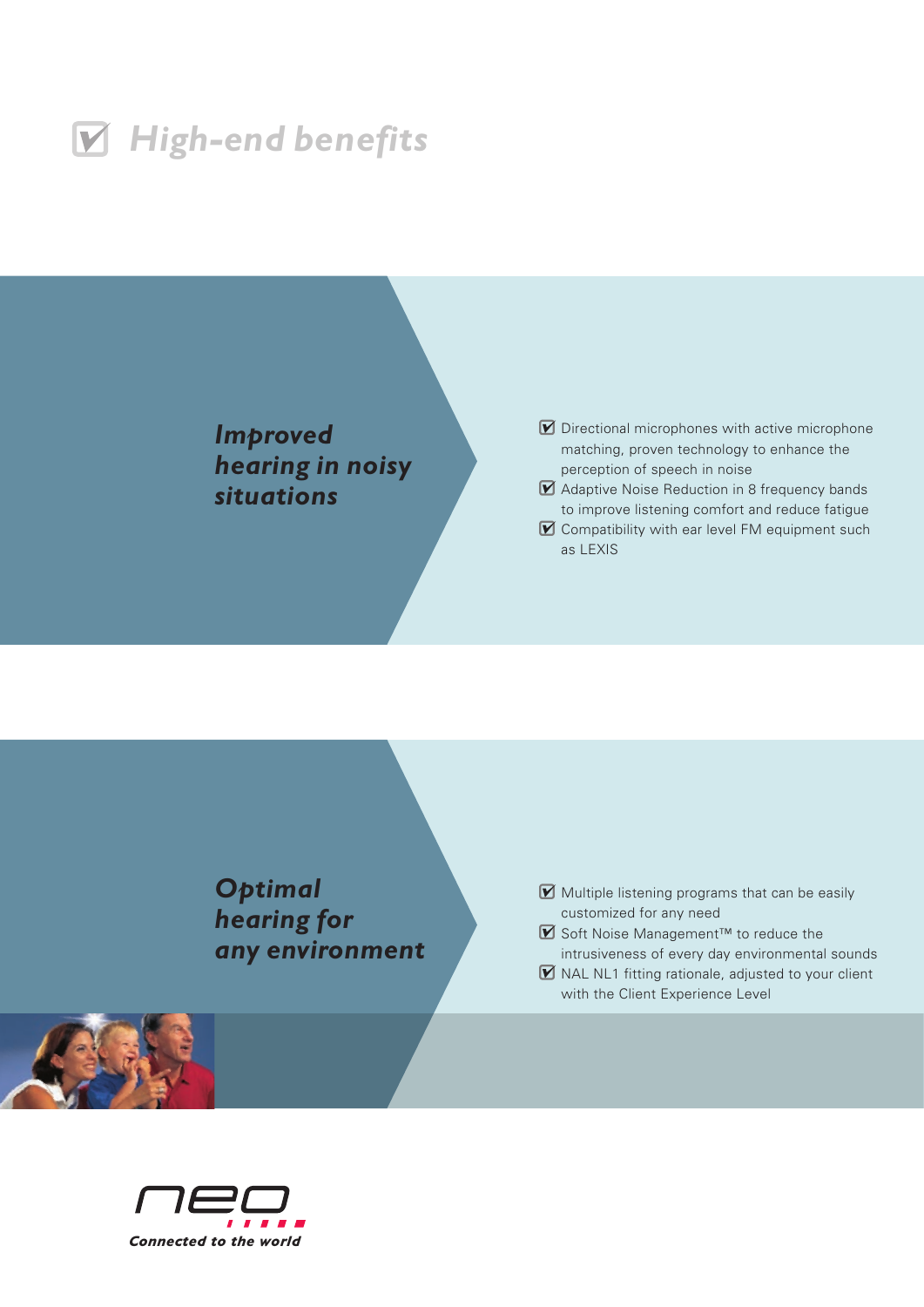### *Comfort*

#### ■ OpenFit™ to reduce the occlusion effect and give a natural sensation of hearing

- **M** Adaptive Feedback Cancellation, an automatic active feedback cancellation system to search for and eliminate annoying whistling
- 5 channels with independent controls to ensure that sound levels are comfortable



#### **V** European quality and design

- $\mathbf F$  Easy to use program selection with a push button
- **Intelligent beep indicators for hearing instrument** functions

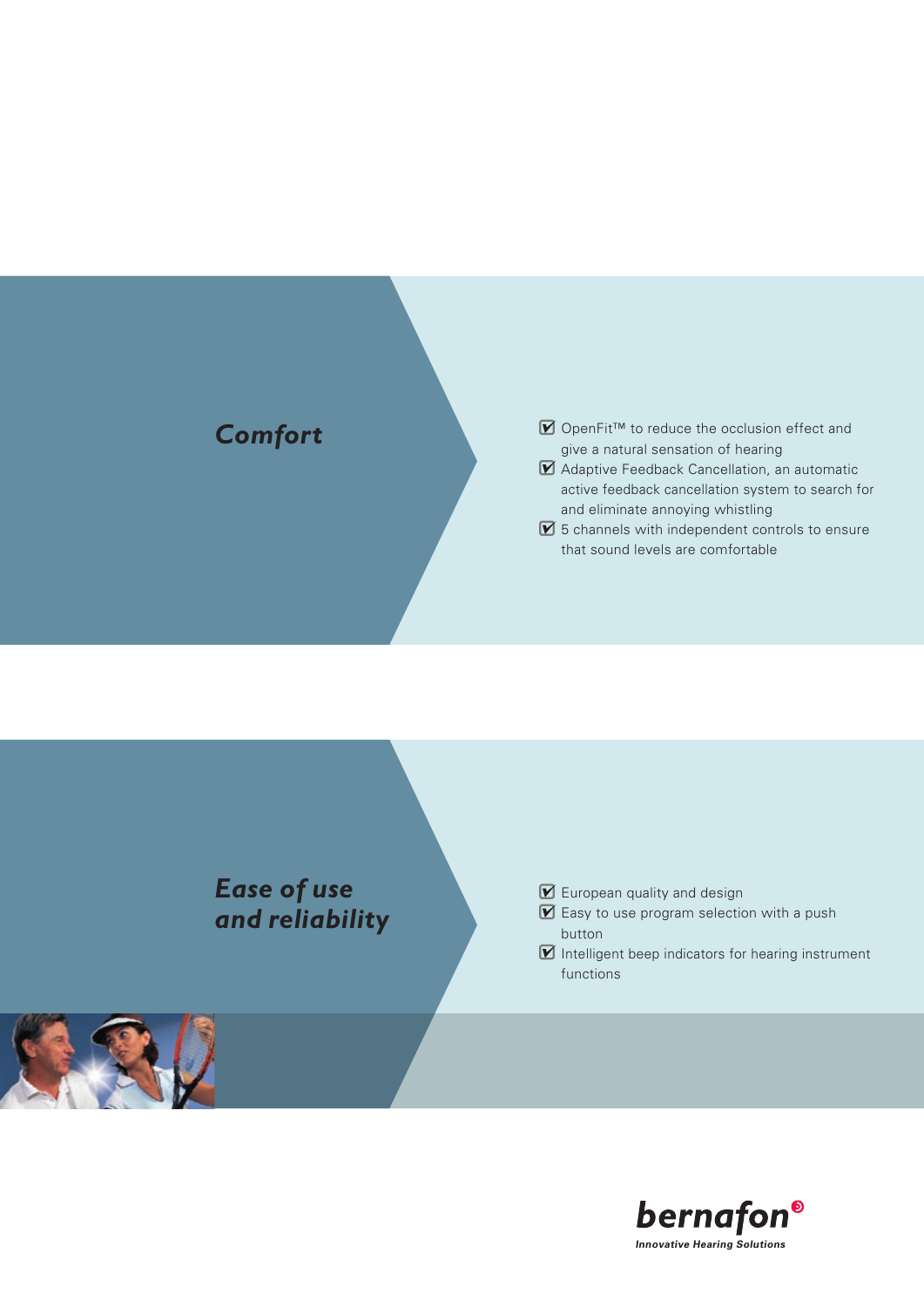





- **M** Adaptive Feedback Cancellation without a reduction of high frequency gain, to preserve speech intelligibility
- OASIS plus has a proven track record of stability and reliability



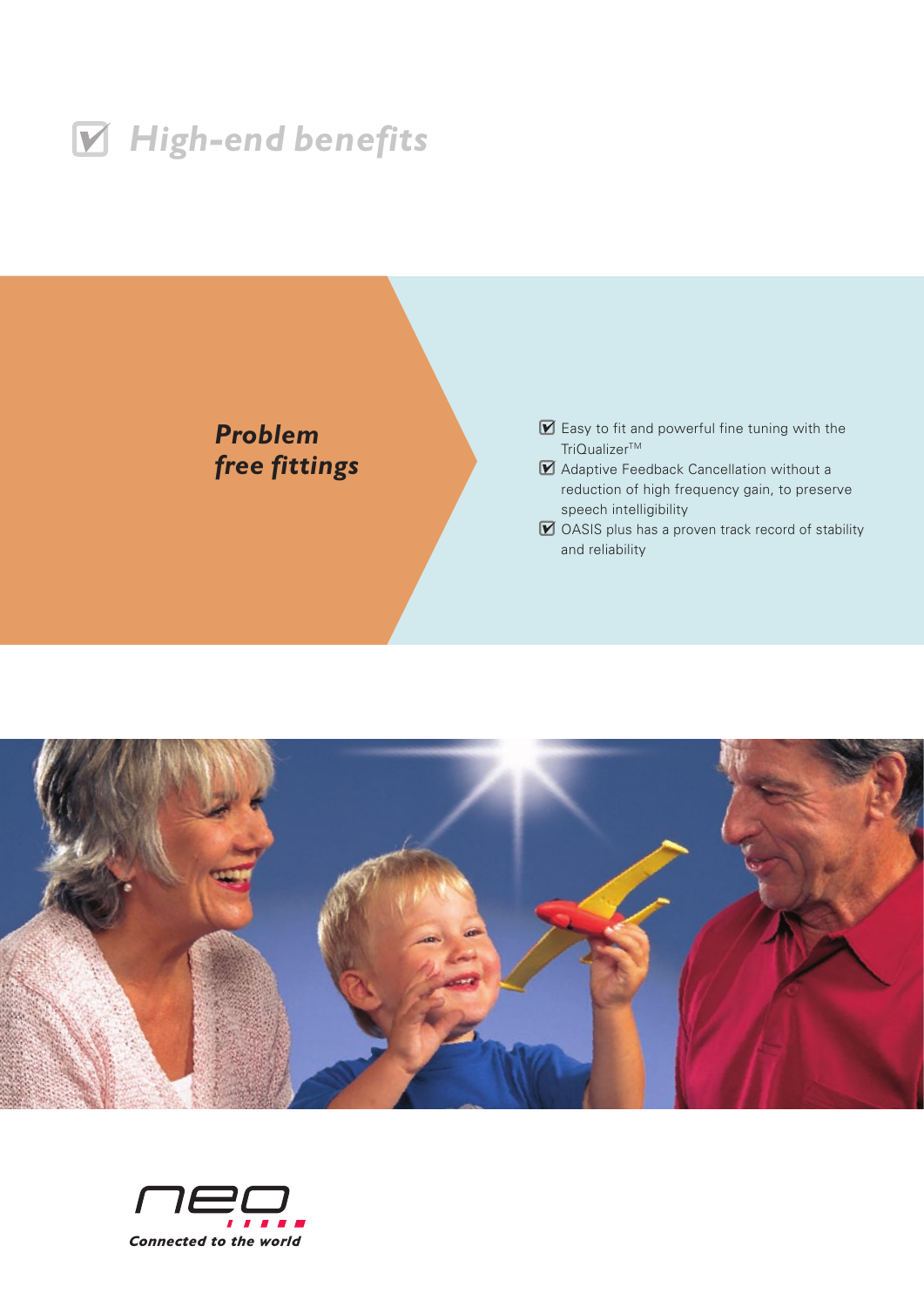### *Easy to explain*



 **Intelligence in the design and implementation of** the features





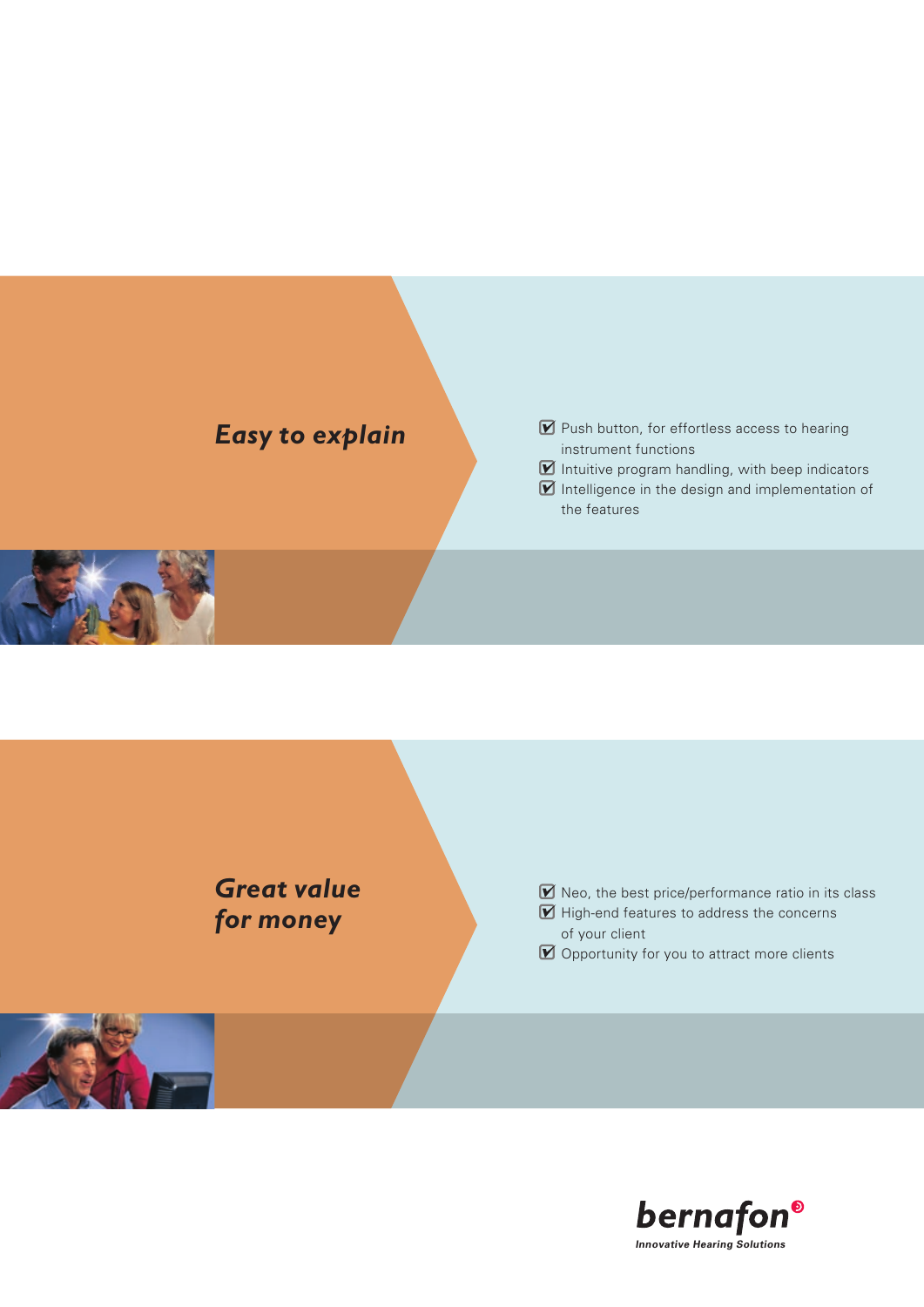



Features that were once too expensive for many of your clients are now accessible.



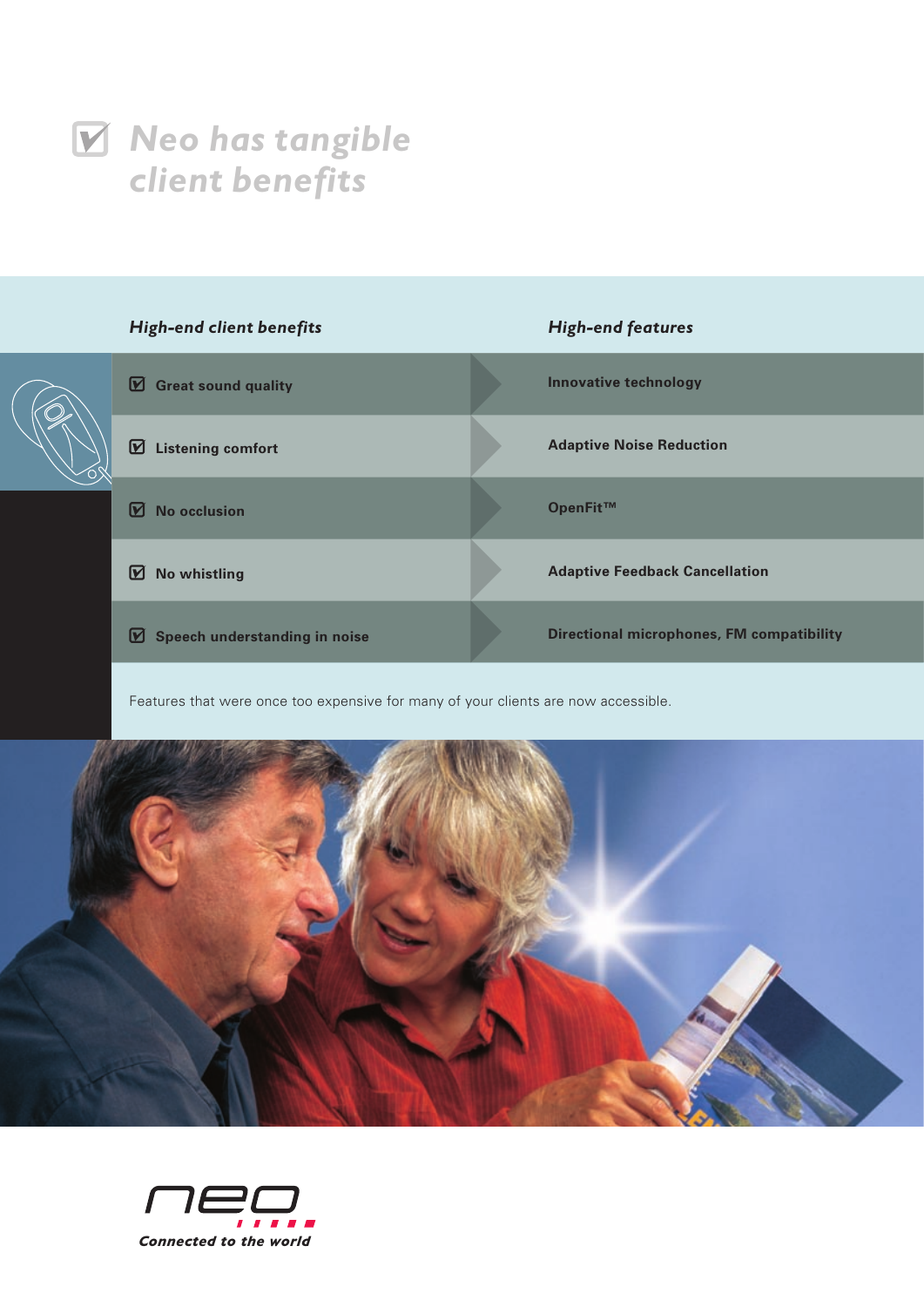#### *A full range of hearing instruments for virtually any requirement*

| <b>Hearing Instrument</b>   | OSPL90, Peak /<br>dB SPL [Earsim] | <b>Full-On Gain,</b><br>Peak/dB [Earsim] | <b>Battery</b><br>size | <b>Local controls</b>      |
|-----------------------------|-----------------------------------|------------------------------------------|------------------------|----------------------------|
| <b>Neo 102 BTE</b>          | 128                               | 64                                       | 13                     | Push button+Volume control |
| Neo 105 BTE DM              | 127                               | 66                                       | 13                     | Push button+Volume control |
| <b>Neo 112 BTE</b>          | 136                               | 76                                       | 13                     | Push button+Volume control |
| <b>Neo 202 ITE</b>          | 129                               | 62                                       | 13                     | Push button+Volume control |
| Neo 352 HS (US/CAN only)    | 124                               | 56                                       | 312                    | Push button+Volume control |
| <b>Neo 322 ITC</b>          | 124                               | 56                                       | 312                    | Push button+Volume control |
| Neo 355 HS DM (US/CAN only) | 122                               | 54                                       | 312                    | Push button+Volume control |
| Neo 315 ITC DM              | 122                               | 54                                       | 312                    | Push button+Volume control |
| <b>Neo 302 ITC</b>          | 120                               | 50                                       | 312                    | Push button+Volume control |
| Neo 301 ITC                 | 120                               | 50                                       | 312                    | Push button                |
| Neo 411 MC (Lab opt.)       | 114                               | 45                                       | 10                     | Push button                |
| Neo 401 CIC                 | 114                               | 45                                       | 10                     | Push button                |